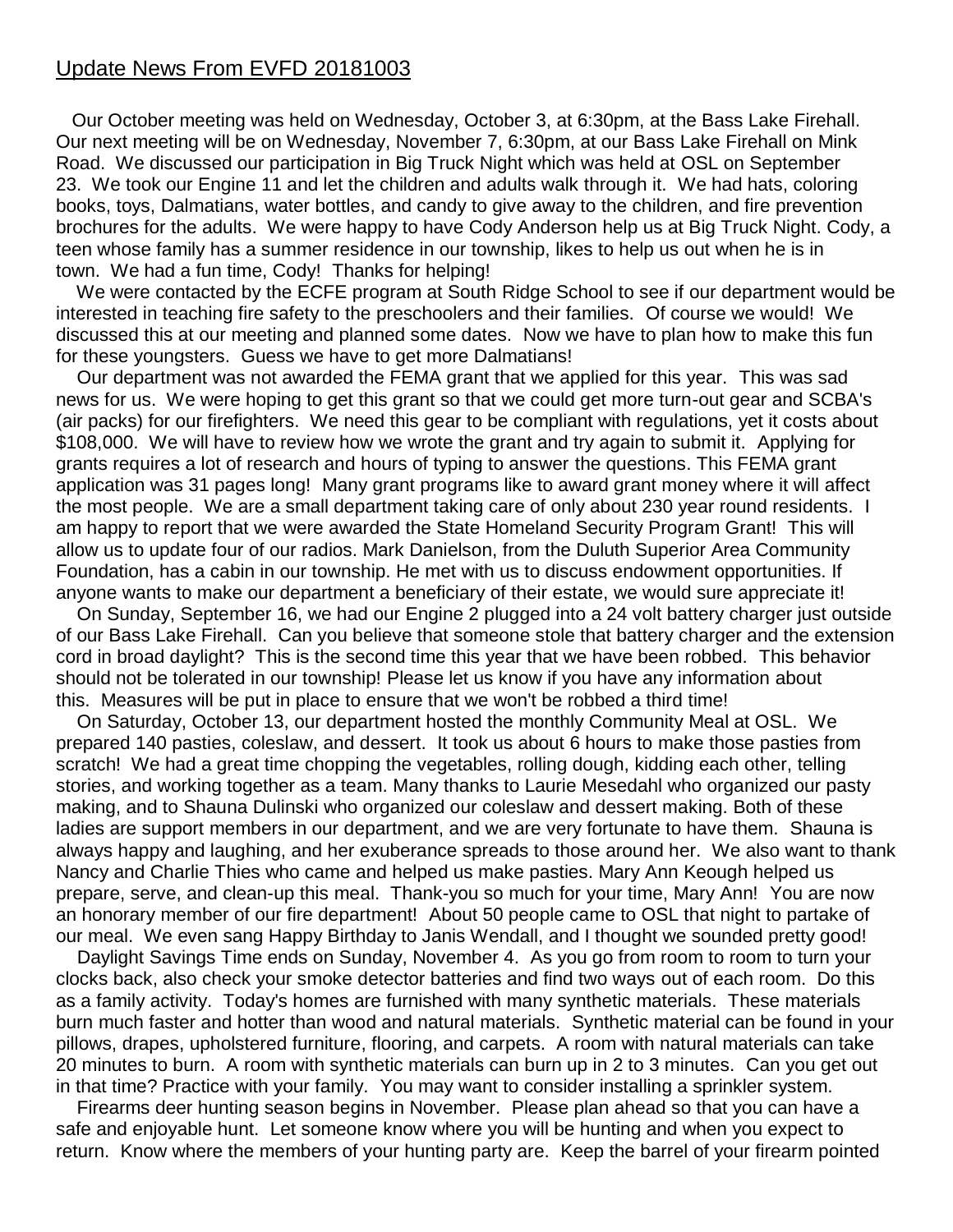in a safe direction. Keep firearms unloaded when not in use. Never hoist a loaded firearm into a tree stand. Every year, someone gets injured by carrying a loaded gun up into, or down from, a tree stand. Injuries from falling out of a tree stand are common also. Don't shoot unless you are sure of your target. A .22 rim fire can travel over 1.5 miles. Don't forget to wear your hunter orange. Dress in enough layers of clothes to keep warm. Carry food, water, cell phone, and GPS or compass. Be prepared to spend the night in the woods if you get lost. We have had a lot of wind storms this fall which have toppled many trees and changed the landscape. The territory that you think you know may not be the same - especially in the darkness. Carry a first-aid kit which contains a lot of gauze for packing a gunshot wound. Pack the blood clotting gauze also. This can be bought at most stores carrying hunting supplies. Carry a tourniquet. Practice putting this on your own arm or leg. If a major artery is cut, an adult can lose consciousness in 2 minutes, and bleed to death in 5 minutes. A tourniquet and gauze can save your life, or the life of a member of your hunting party. Think of anything that could go wrong and make sure that you have the equipment needed to deal with that emergency. If an emergency occurs, do not wait to call 911. We will be there to help!

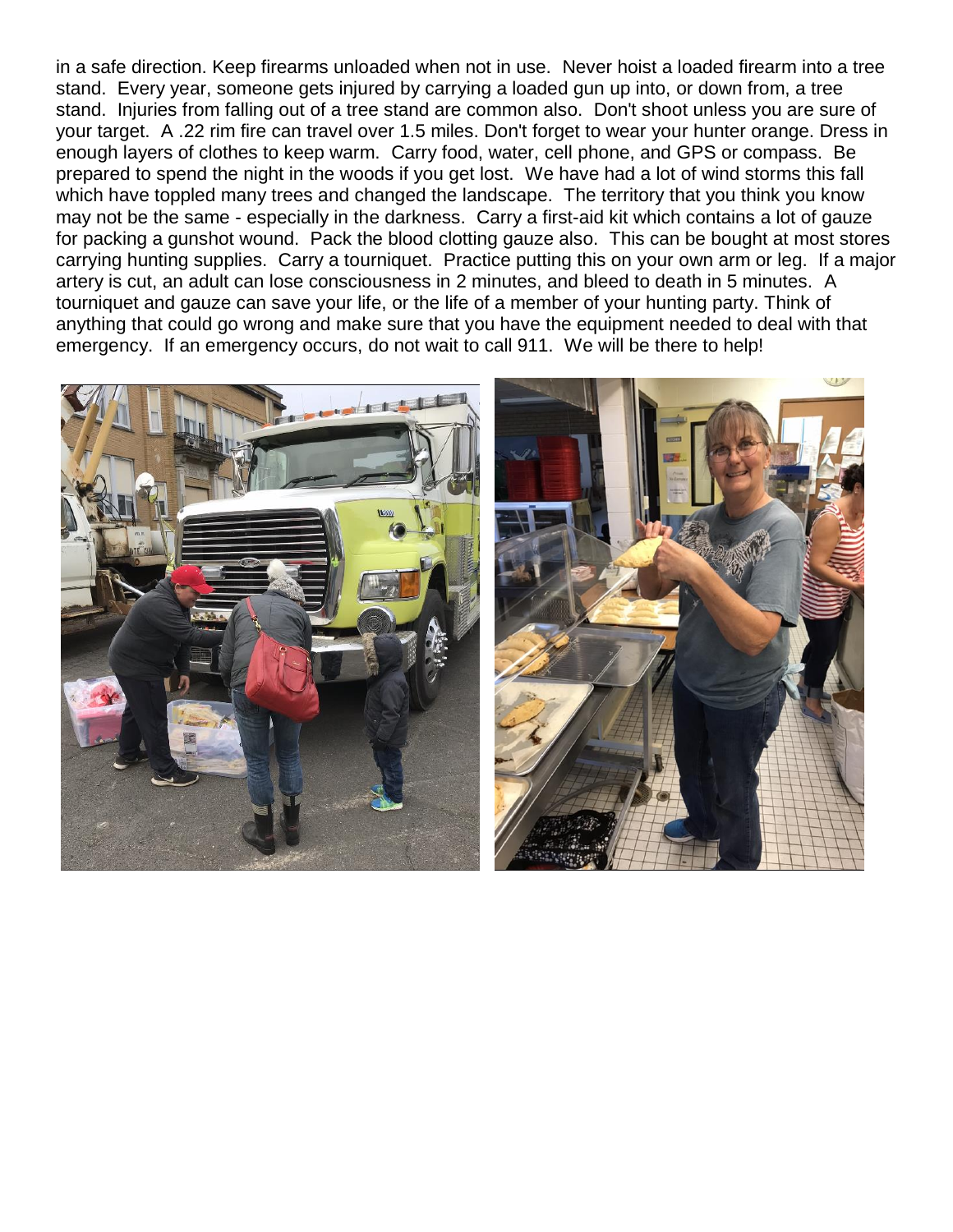